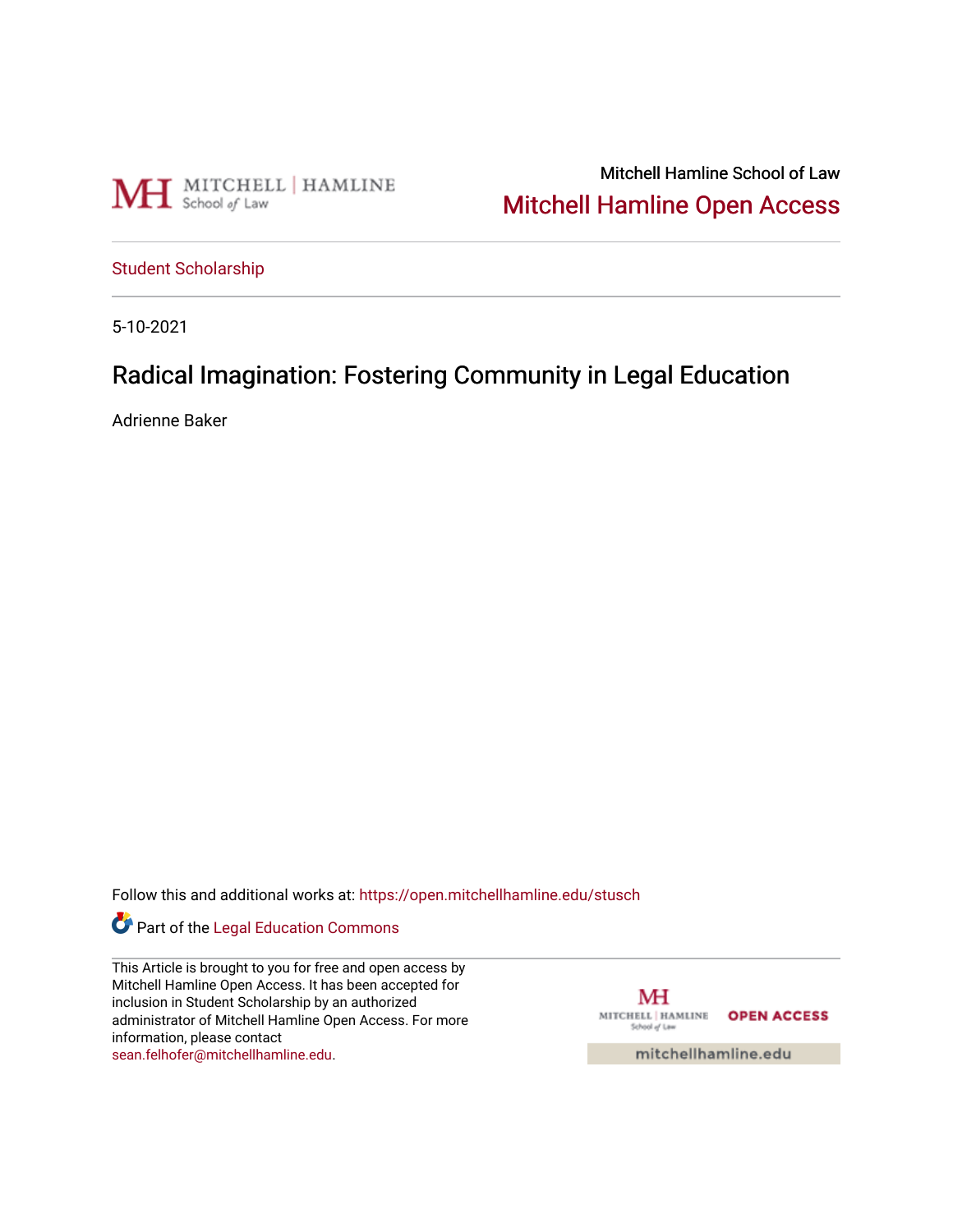Adrienne Baker Professor Duhl Education Law & Policy May 10, 2021

# **Radical Imagination: Fostering Community in Legal Education**

As a former high school teacher, I came to law school with an educator's lens. I was amazed at how quickly I felt small—that I didn't know enough, wasn't certain enough, that somehow, frankly, I wasn't enough. My self-expression quieted and I became more tentative. During my 1L year, I was a dogged rule-follower, reading assignments and annotating the casebooks feverishly, yet I still felt adrift. I felt like a hamster on a wheel: moving quickly but going nowhere. Moreover, the sole measure of all my effort would be distilled to one final test.

As a result, I became more and more anxious. I felt my apprehension rise and my breathing shallow. In my front row seat, I became vigilant. Was I ready to be called on? In the library I began wondering: are my peers understanding more than me? Are they working harder than me? I was consistently evaluating myself and others. I soon realized that I couldn't study in the school library because I wasn't at ease. Professor Kalman described her own law school experience as: "a jungle through which one proceeded warily, always anticipating a pouncing. Though I never actually suffered a traumatic experience because of the Socratic method, I assumed I risked one daily."<sup>[1](#page-1-0)</sup> I find this comment hilarious. And sad. How true! Law school facilitates a hyper vigilance—and this is disorienting. What is at stake? Not much! If I don't know the answer – or I'm not prepared one day – or I don't ace my final exam, what happens? Is it all ego? Some of it is, surely. But the physical effects are real: our brains cannot discern a real

<span id="page-1-0"></span><sup>1</sup> Jeannie Suk Gersen*, The Socratic Method in the Age of Trauma*, 130 HARV. L. REV. 23220, 2325 (2017).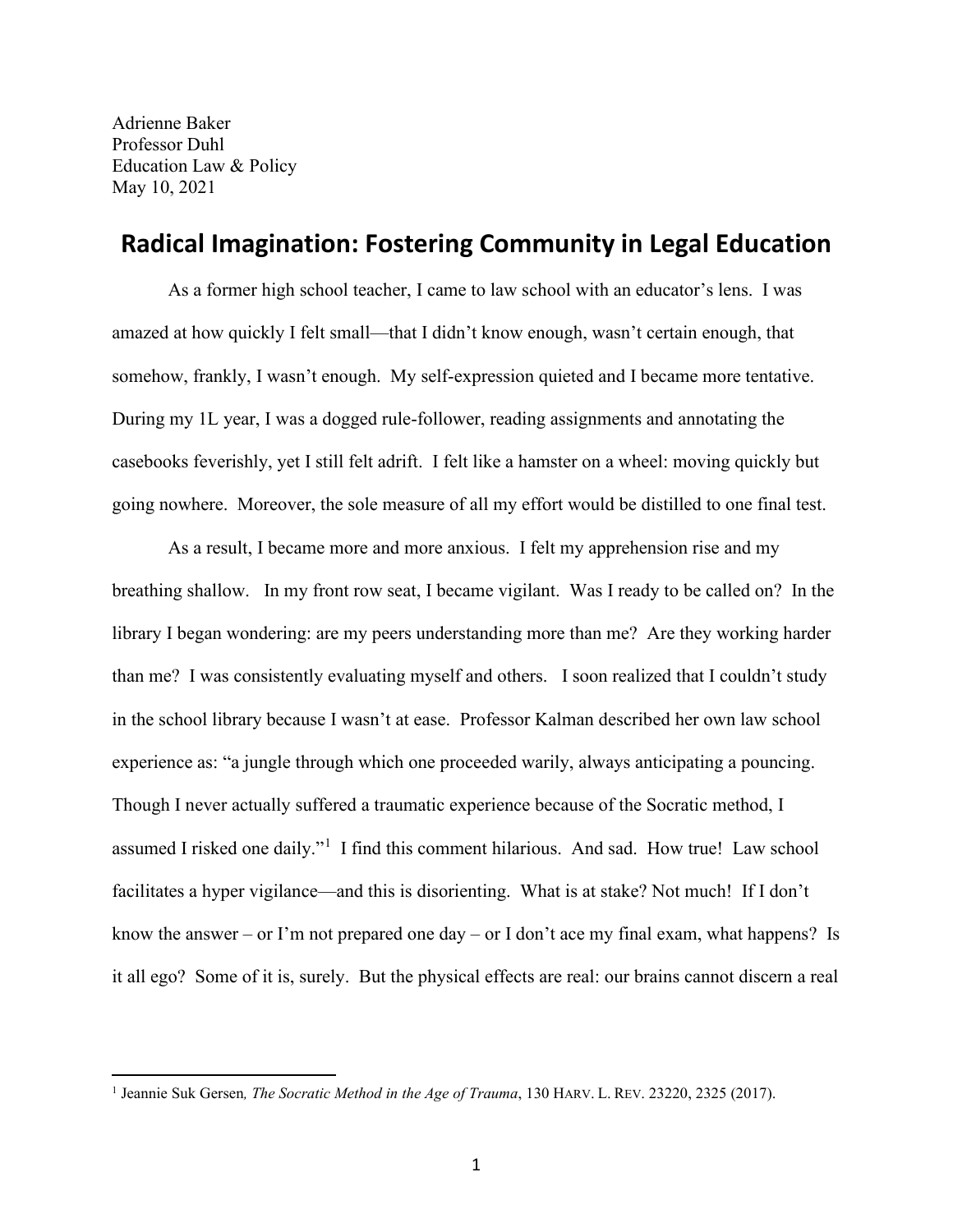threat from an imagined one<sup>[2](#page-2-0)</sup> – and so the "anticipated pouncing" that Kalman describes is just as harmful.

The concept of Juridogenic harm is "harm that law may generate as a consequence of its operations."<sup>[3](#page-2-1)</sup> It's an emerging concept born from psychology and medicine in which they refer to as iatrogenic harm—otherwise characterized as harm that professionals cause clients. For example, if a person goes to therapy to gain a sense of openness and understanding, but instead leaves feeling guilty and filled with shame, then that would be an example of iatrogenic harm; or, if a medical professional makes a mistake and hurts the patient because of medical error, that too would be an example of iatrogenic harm.<sup>[4](#page-2-2)</sup> The phrase draw attention to the harm done by the professional. It can be extrapolated to include the harm done by the system as a whole—and so law schools may unintentionally create a form of juridgogenic harm.

Study after study alerts us to concerns about law student wellbeing. Statistics are staggering, and law students are more likely to become anxious, depressed, and turn to substance abuse. Moreover, researchers have concluded that "law student distress was tied explicitly to the educational enterprise."<sup>[5](#page-2-3)</sup> Harm is a broad term. However, it seems apparent that law school is causing harm. One such study measured students' psychiatric distress before, during and after law school—noting that pre-law school, the students psychiatric distress symptoms were similar to the normal population, but "six months into law school, after the results of their first exams, 1L students reported significant levels of distress across *every* symptom category . . . Moreover, they found that student psychiatric distress levels increase steadily throughout law school, with

<span id="page-2-0"></span><sup>&</sup>lt;sup>2</sup> Alex Korb, THE UPWARD SPIRAL: USING NEUROSCIENCE TO REVERSE THE COURSE OF DEPRESSION, ONE SMALL CHANGE AT A TIME. (New Harbinger Publ'ns, Inc., 2015).

<span id="page-2-1"></span><sup>3</sup> Autumn R. Ascano & Joseph A. Meader, *Juridogenic Harm and Adverse Childhood Experiences*, 62 S.D.L. REV. 797, 800 (2017).

<span id="page-2-2"></span><sup>4</sup> *Id.* 

<span id="page-2-3"></span><sup>5</sup> Ronald C. Tyler, *The First Thing We Do, Let's Heal All the Law Students: Incorporating Self-Care into a Criminal Defense Clinic,* 21 BERKELEY J. CRIM. L. 1, 10 (2016).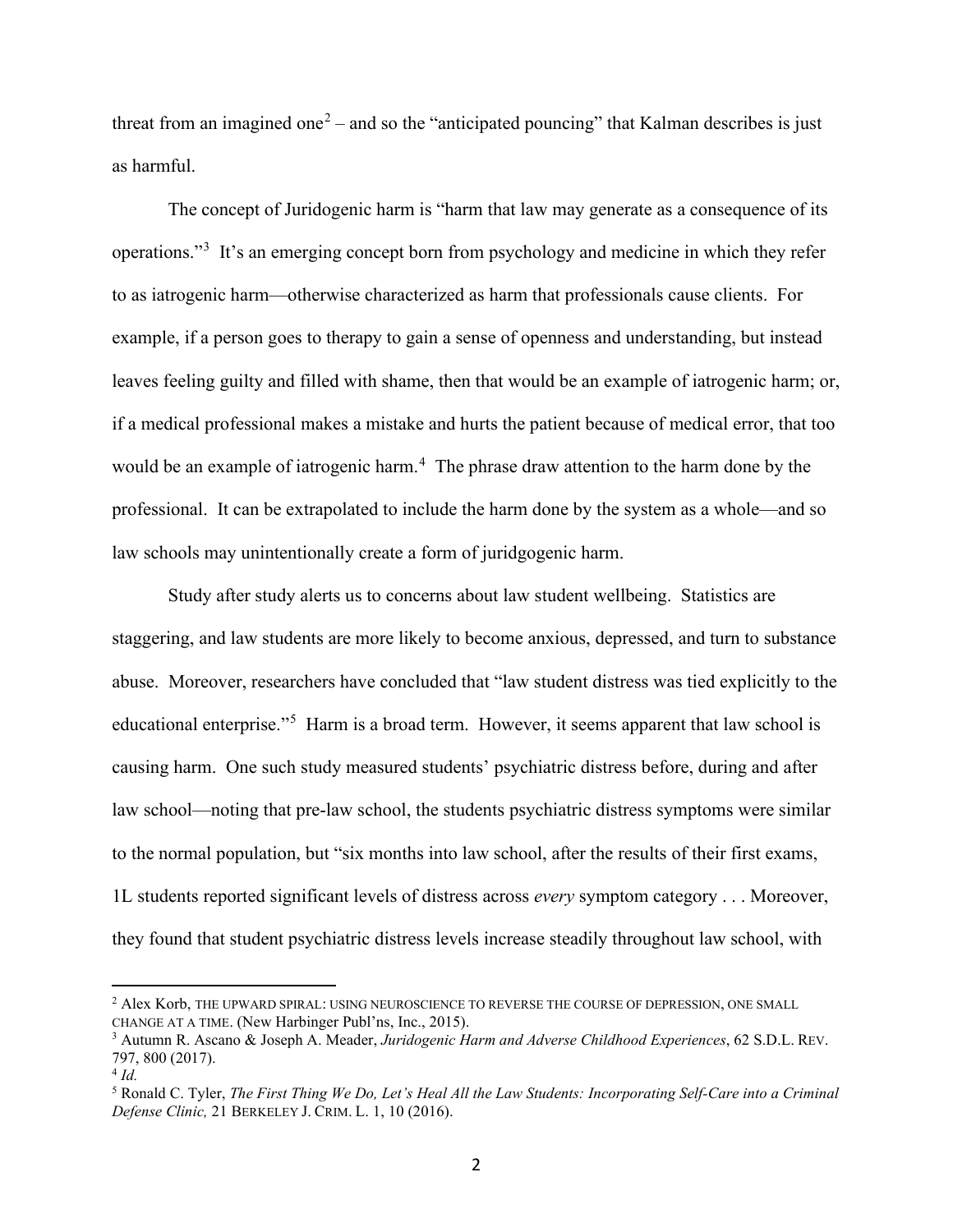no signs of diminution in the two years after graduation."[6](#page-3-0) While law schools intend to and of course do promote legal learning, they must also be cognizant of the potential harms that they inflict.

Western culture lauds individualism, and although the Enlightenment "brought forth democracy, public education, and human rights,"<sup>[7](#page-3-1)</sup> some posit that individualism cannot guide us "successfully through the  $21<sup>st</sup>$  century."<sup>[8](#page-3-2)</sup> According to the macro social constructionist theory, individualism is misguided; instead we must look to the webs of relationships and broader context. For example, "If my job is boring and my boss a tyrant, why should I be treated for my feelings of depression? Why not change the workplace? In broader terms the individualist presumption operates like a blinder."<sup>[9](#page-3-3)</sup> In the macro social constructionist theory, the onus is not solely on the individual to be responsible for complex problems. Rather, some degree of responsibility is placed on the system as a whole. The gravity of the problem does not sit squarely on a person's shoulders—instead, the weight is shared.

Schools have since noted the importance of "self-care," and encourage students to take breaks from school, to eat well, to get enough sleep, and to get exercise. Some law schools require students to create a self-care plan. The premise seems so simple, so easy. Yet, these measures fail because the expectation is that the individual responds to a system-imposed harm. It is not enough to promote "self-care." Self-care is framed as an antidote, but the individual responsibility is still placed on the *student.* Rather, the issue is better resolved upstream. Law schools must transgress and transform.

<span id="page-3-0"></span> $6$  *Id.* at  $10 - 11$  (where researchers measured nine areas of psychiatric distress: somatization, obsessive compulsivity, interpersonal sensitivity, depression, anxiety, hostility, phobic-anxiety, paranoid ideation and psychoticism). <sup>7</sup> GERGEN, KENNETH. AN INVITATION TO SOCIAL CONSTRUCTION: CHAPTER 5, TOWARD RELATIONAL SELVES 138 (Thousand Oaks, CA. Sage. 1999).

<span id="page-3-2"></span><span id="page-3-1"></span><sup>8</sup> *Id.* at 118.

<span id="page-3-3"></span><sup>9</sup> *Id.* at 121.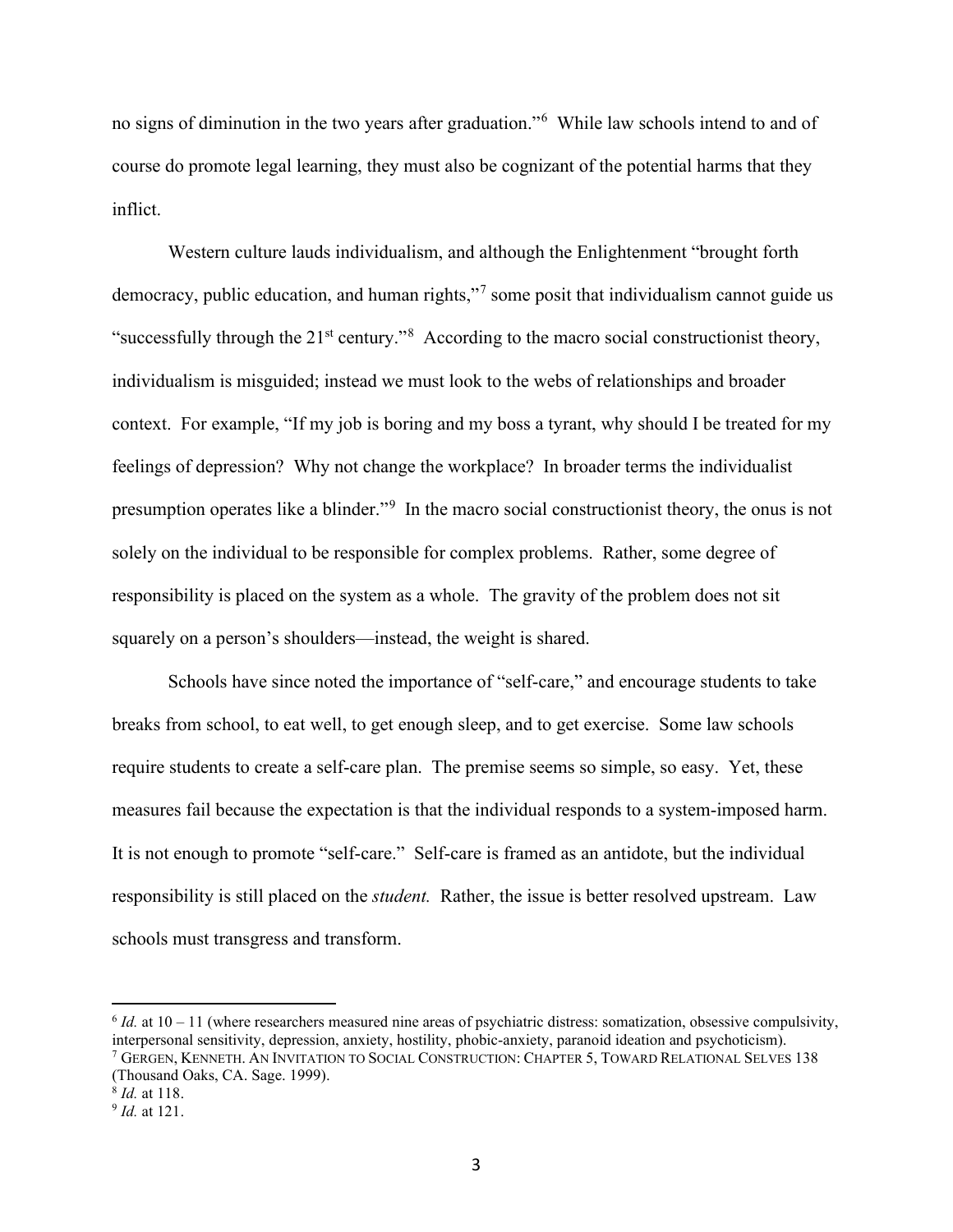There are many people from many backgrounds who have been working to transform legal education for a long time—in both big and small ways. As I graduate in a few short weeks, this is a way to reflect on and record my own insights into the field of legal education.

When I think about reimagining law school, Paulo Freire<sup>[10](#page-4-0)</sup> and bell hooks<sup>[11](#page-4-1)</sup> are my guiding lights. Freire emphasizes the importance of co-creation through dialogue—and creating engaged pedagogy through cycles of action and reflection, a practice he calls *praxis;* bell hooks dares to invite excitement and enjoyment into the classroom by emphasizing the importance of creating a classroom community in which all people are seen and valued. As a former Outdoor Educator and High School English teacher at independent schools, my work with students has always involved small class sizes and an emphasis on team building. Philosophically and pedagogically, I believe that being is primary, and doing is secondary; if we allow students to bring their whole selves into the classroom, they will naturally be better positioned to "do" the learning. Moreover, if we can access *engagement* and *excitement* – then the learning is dynamic, nuanced, and fulfilling.

Transforming law school pedagogy is no simple task. I recently spoke with Rebecca Lucerno, the Commissioner for the Minnesota Department of Human Rights, and shared my idea about re-envisioning law school. She said, "Good luck with that. You have a better chance of ending racism!" To which I answered, "Good—we should definitely end racism." Her point was that legal education is a deeply entrenched system and it is not likely to ever change, no matter the degree of effort. While there is little one can do about the historical narrative embedded into law school— hard work, stress, and competition—there are both pedagogical and

<span id="page-4-0"></span><sup>&</sup>lt;sup>10</sup> PAULO FREIRE, PEDAGOGY OF THE OPPRESSED (New York: Continuum 2000).

<span id="page-4-1"></span><sup>&</sup>lt;sup>11</sup> BELL HOOKS, TEACHING TO TRANSGRESS: EDUCATION AS THE PRACTICE OF FREEDOM (Routledge New York 1994). (Note: bell hooks' name is purposely lowercased).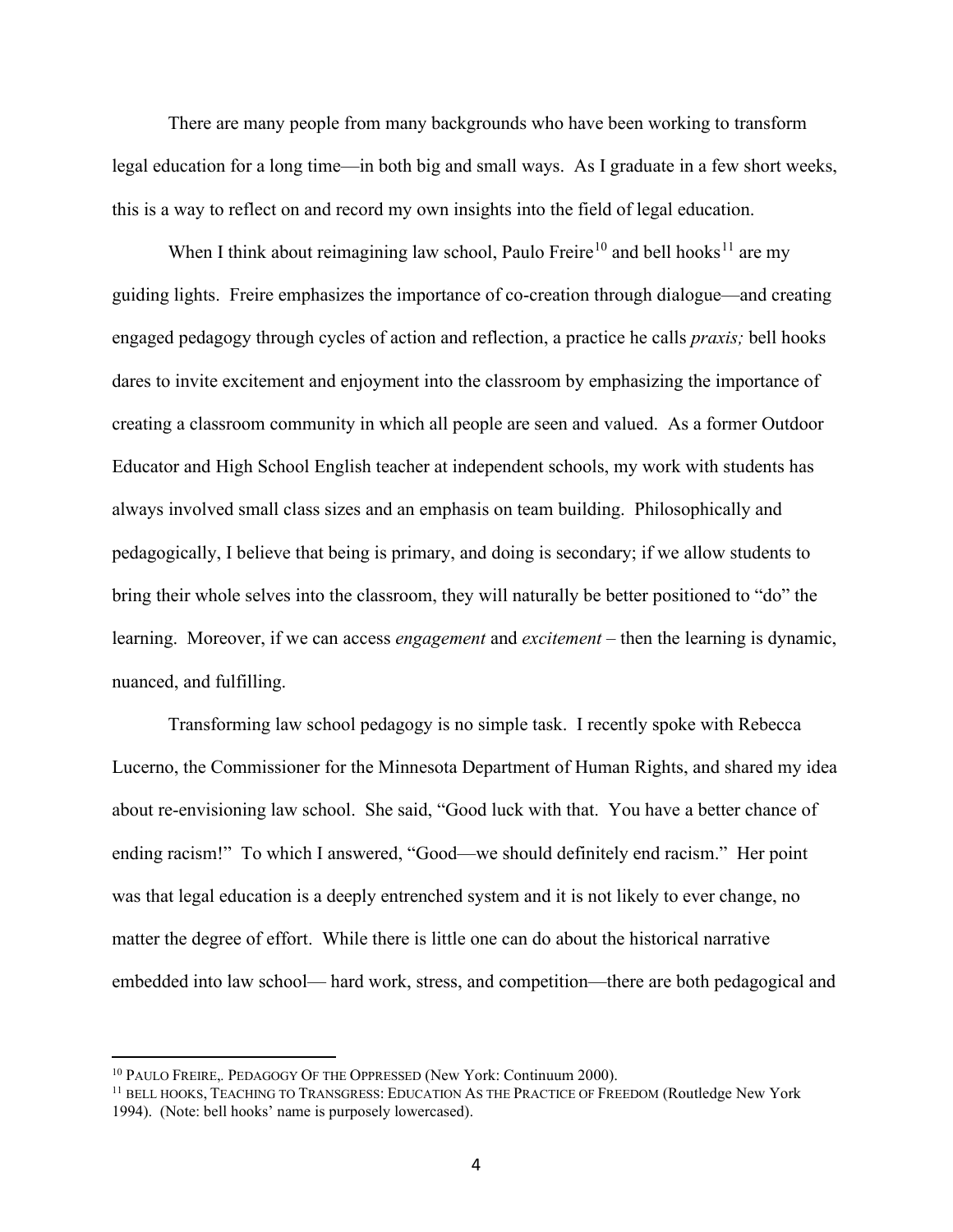structural adjustments that can create transformative learning experiences. I anticipate pushback in a few areas, particularly regarding (1) legitimacy of the institution and (2) preparation for the work force. First, a culture-shift toward community does not mean that a rigorous legal education is abandoned; rather, I'd like to suggest it would deepen the networks of learning. Second, while being an attorney is notoriously stressful – and so some may argue that law school stress is necessary to prepare students for the onslaught of challenges in the workforce – there is something to be said for transforming legal education in order to lay the groundwork for transforming the legal profession. Afterall, "The classroom remains the most radical space of possibility in the academy."[12](#page-5-0) Below are some suggestions.

# **Pedagogical Tips**

### *Classroom Introductions*

During the first class professors can make time for everyone to introduce themselves. This allows everyone's voice to be in the room early, signifying to students that their presence in class is valued. While this can be time consuming, it allows students the opportunity to start a casual conversation later – exchanging common interests or asking follow-up questions. This small act also emphasizes that the learning relationship is not only teacher to student, but also student to student. As bell hooks says:

As a classroom community, our capacity to generate excitement is deeply affected by our interest in one another, in hearing one another's voices, in recognizing one another's presence. Since the vast majority of students learn through conservative, traditional educational practices and concern themselves only with the presence of the professor, any radical pedagogy must insist that everyone's presence is acknowledged. To begin, the professor must genuinely *value* everyone's presence. There must be an ongoing recognition that everyone influences the classroom dynamic, that everyone contributes. These contributions are resources.<sup>[13](#page-5-1)</sup>

<span id="page-5-0"></span><sup>12</sup> *Id.* at 12.

<span id="page-5-1"></span><sup>13</sup> *Id.* at 8.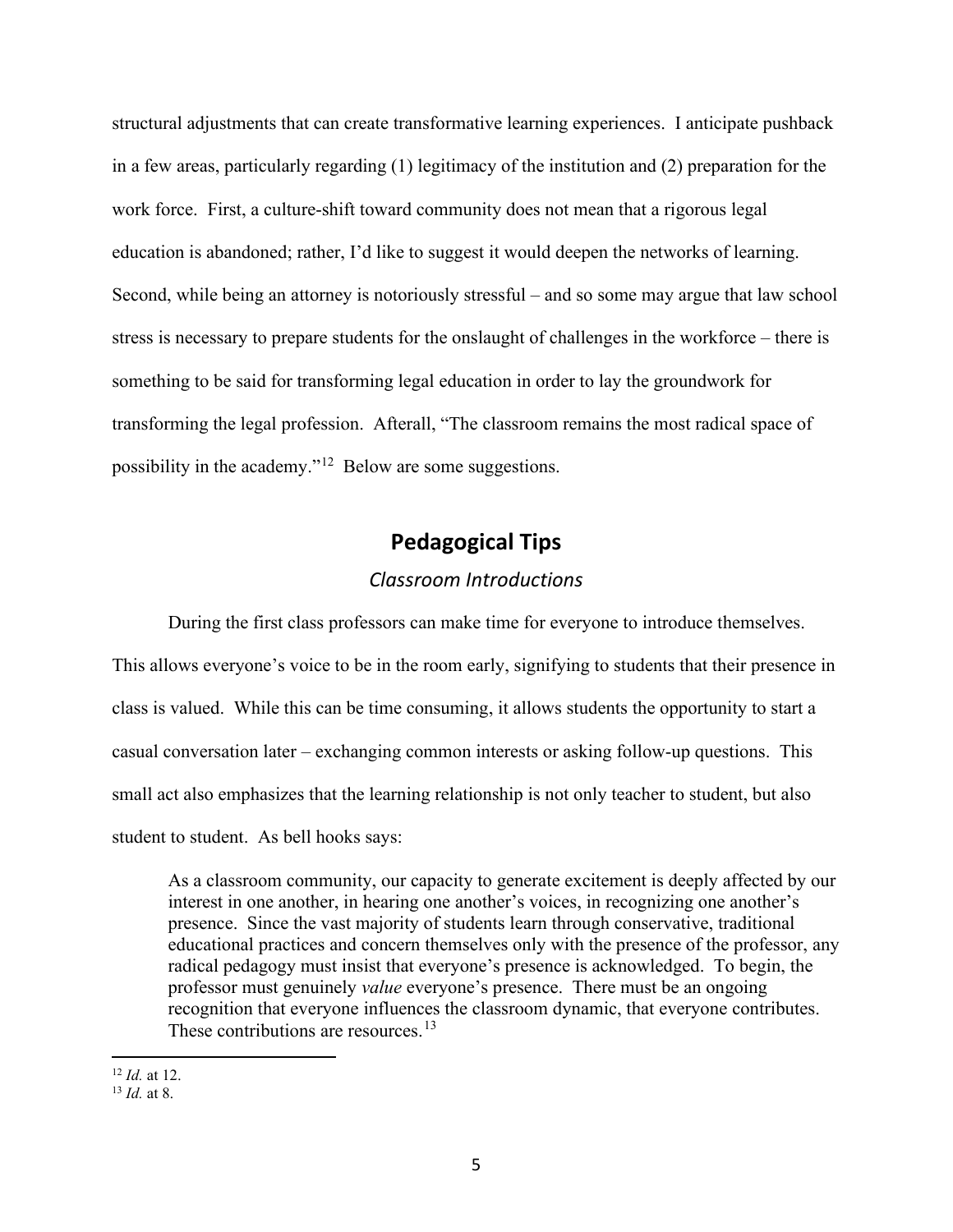Here, hooks leads with two values: (1) classroom as community and (2) "These contributions are resources." In order to enact such pedagogical choices, these values have to resonate with the professor. However, what follows from a classroom community is an engaged student body and I have found that this makes classes more enjoyable for the students and the teacher.

### *Professor Expectation Setting*

Another helpful framework is for professors to be clear about the objectives of the class. It's valuable for professors to remind students that learning is an iterative process – and that perfection is not the goal. Better yet, it's beneficial to have professors reflect uncertainty about positions—this helps to illustrate that competence is not always arriving at an answer, but rather thinking through questions thoughtfully. Right now, much of the legal education is hierarchal such that the teacher is framed to have the knowledge and the student is constantly reaching for it; moreover, some teachers carry carrots, others carry sticks. Regardless, most teachers are the 'masters' in the room: they are in control.

What would it look like for legal education to de-amplify hierarchy? The Socratic Method at its best encourages open discourse, and at its worse instills anxiety. Without first establishing mutual respect, the Socratic Method can become a tool that perpetuates power dynamics. In my view, the Socratic Method works when there is already an established relationship, or where a foundation of trust has been created in the classroom. Personally, I liked the classes that created an on-call list, assigning students to specific readings each week. This distributed the responsibility of the work among my classmates so I heard everyone's voice; it also allowed us to feel prepared (and competent!) when presenting.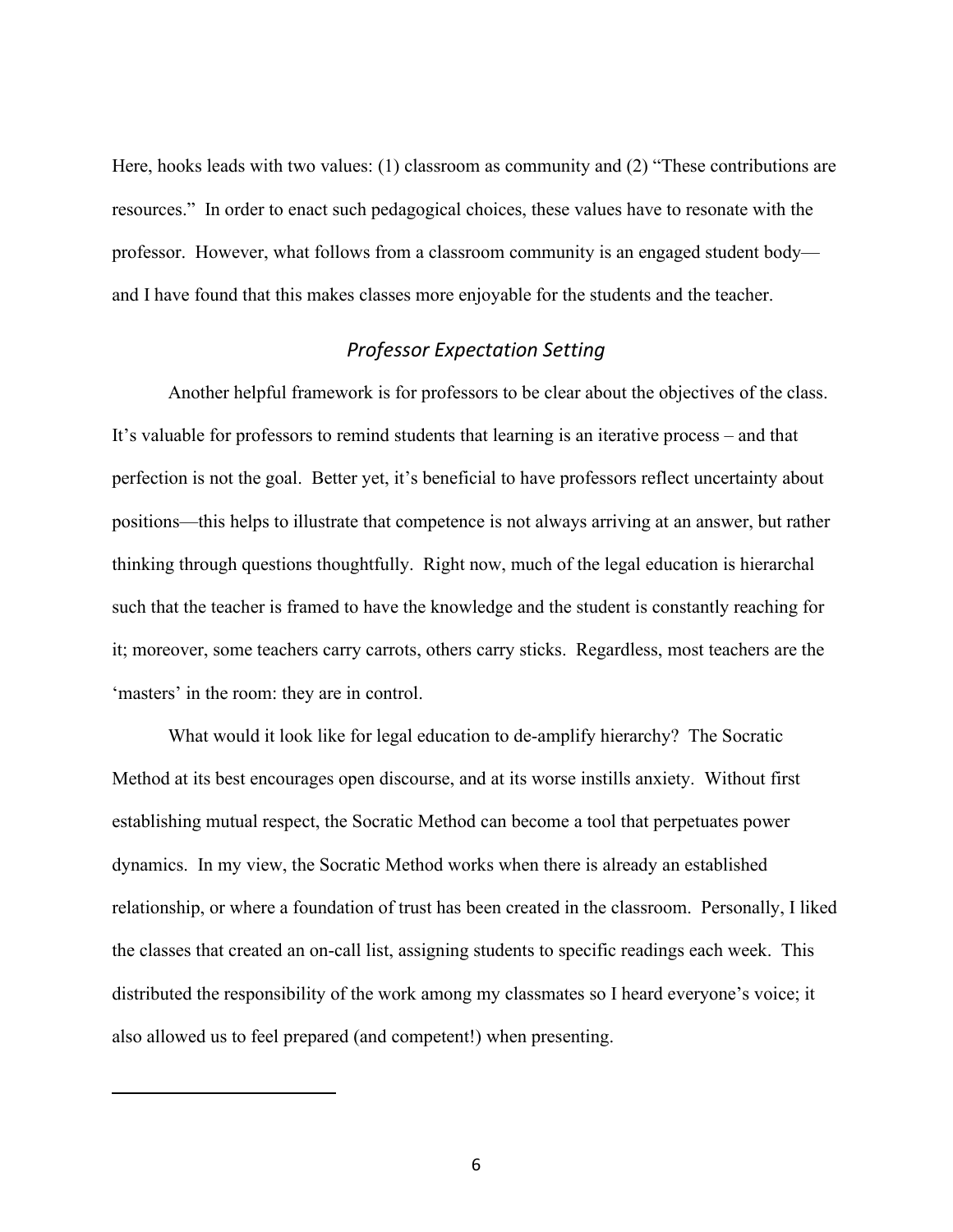#### *Integrate the Body*

Law school continues to uphold rational analysis, emphasizing the mind-body split. However, research disrupts this dichotomy – recognizing that somatics affect our ability to learn and retain information. There are many ways to integrate the body into the classroom, and the ways in which a teacher does this will likely depend on what they are comfortable with; for example, I had a graduate professor that started each class with a two minute grounding exercise where we just closed our eyes to orient and become present for class. Other ways to integrate the body would be facilitating small group work where students get up out of their seats, or take guided stretch breaks. Or, professors can try using embodied pedagogy: can acting be an element incorporated into the lesson?

#### *Cultivate Community*

Although "community" is not a well-defined term, we all have some sense of what it is. To be in a supportive, collaborative, and inquisitive classroom setting is to be part of a learning community. A professor can promote community through small measures, like classroom introductions, modeling uncertainty, and bringing peoples' whole bodies (and selves!) into room.

## **Structural Tips**

### *Grades & Feedback*

At a structural level, it's worthwhile for schools to inquire about the effectiveness of grading on a curve. What is the rationale? Is the sole argument that students need to distinguish themselves to their employees? If that's the case—are there alternative ways to do this? If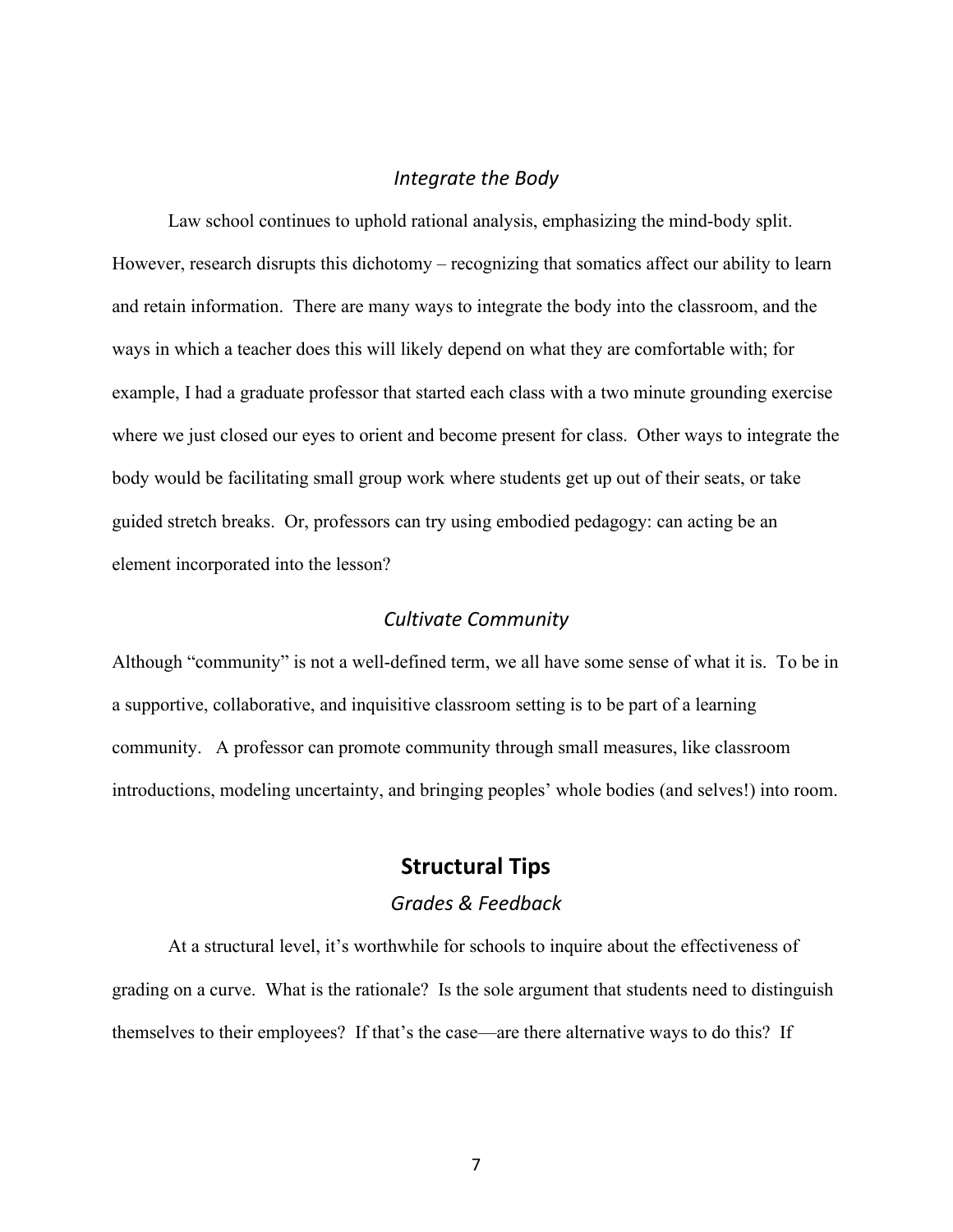grades were a sign of competence instead of comparison—would the curve look all that different?

Another question is, what is the value of grades—what would it look like for a school to go gradeless?[14](#page-8-0) What if feedback was given more often instead? This would likely influence students' mindsets. In *The Jury is in: Law Schools Foster Students' Fixed Mindsets*, the authors note that their findings suggest that "the culture of an organization that one wishes to be part of influences one's behavior. Therefore, it can be suggested that law students will adapt to the cultural mindsets emanating from fellow students, faculty, and the academy." [15](#page-8-1) We all recognize that law school has a far-reaching cultural mindset of challenge, rigor, and competition. Yet, one result of this cultural mindset is that law students are less likely to believe that intelligence is malleable. However, mindsets are linked to resiliency, persistence, and ethical behavior—all things that are necessary in the legal profession.<sup>16</sup> Additionally, the article suggests that (1) the increased rates of depression of law students and (2) their decreasing likelihood of reaching out to mental health professionals may be linked to students' cultivated mindsets: "The coupling of these two constructs provides further impetus to transform the law student experience."<sup>17</sup> If learning is understood as process, then how might law school emphasize process over product (i.e. grades)?

### *Classroom Structure & Class Size*

Most law school classes have infrastructure that support hierarchy. For example, having students sit in raised auditorium while the professor is on the ground level is a manifestation of

<span id="page-8-0"></span><sup>14</sup> *See* JOE FELDMAN,.GRADING FOR EQUITY: WHAT IT IS, WHY IT MATTERS, AND HOW IT CAN TRANSFORM SCHOOLS AND CLASSROOMS. (Thousand Oaks, CA. Sage, 2019)

<span id="page-8-1"></span><sup>15</sup> Shapcott, Susan and Davis, Sarah and Hanson, Lane, *The Jury is in: Law Schools Foster Students' Fixed Mindsets* 42 Law & Psychol. Rev. 1, 14 (2017-2018).

<span id="page-8-2"></span><sup>16</sup> *Id.* at 31.

<span id="page-8-3"></span> $^{17}$  *Id.*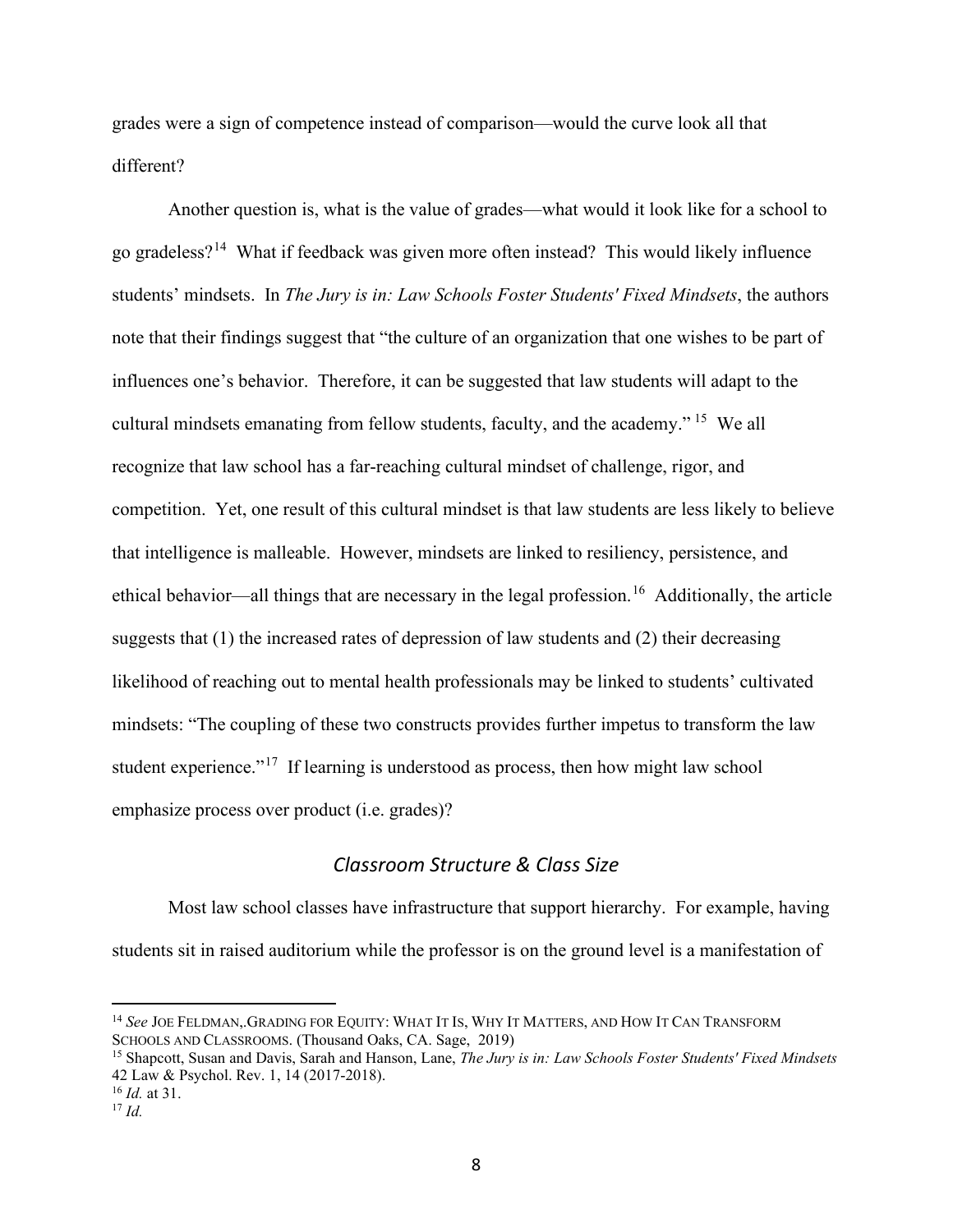the professor as the central figure; it is a performer - audience relationship. This orients students to the professor as the knowledge-keeper and minimizes the importance of other students as resources. Embedded in the physical space is subject-object orientation versus a communitybased approach to learning. While this lecture set-up is very common in university settings, what would it look like to reimagine the classroom structure? In tandem, what might it look like to reimagine legal class sizes? For example, what if 1L class sizes were smaller—or if seminars were seated at a Harkness table?<sup>[18](#page-9-0)</sup>

Small class sizes emphasize the relational aspect of learning, which for many—including myself—can be a driving force. Clinics do a good job of this. They tend have small class sizes and require students to have a weekly check-in meeting with their professor. In some ways, the clinic model resembles Oxford's Tutorial model in which small class sizes and individual time with professors guides the learning.

#### *Cultivate Community*

At a structural level, law schools are invested in creating a resilient student body. It is important to note that law school will continue to be rigorous, and the lawyering profession will continue to be challenging. By valuing community, law schools are not "going soft." Rather, they will recognize that relationships are the fabric of our society—and that by creating opportunities for students to see their fellow students as allies rather than competitors, this will

<span id="page-9-0"></span><sup>&</sup>lt;sup>18</sup> Harkness tables were developed at the well-known private school, Philips Exeter Academy. A Harkness table is one in which wherever you sit you can see everyone else. This helps to foster community. (Admittedly, this is more challenging suggestion to implement during a pandemic). "Exeter's Harkness method, established in 1930 with a gift from Edward Harkness, a man who believed learning should be a democratic affair, is a simple concept: Twelve students and one teacher sit around an oval table and discuss the subject at hand." *See* Philips Exeter Academy (May 6 10 a.m.), https://www.exeter.edu/excellence/how-youll-learn.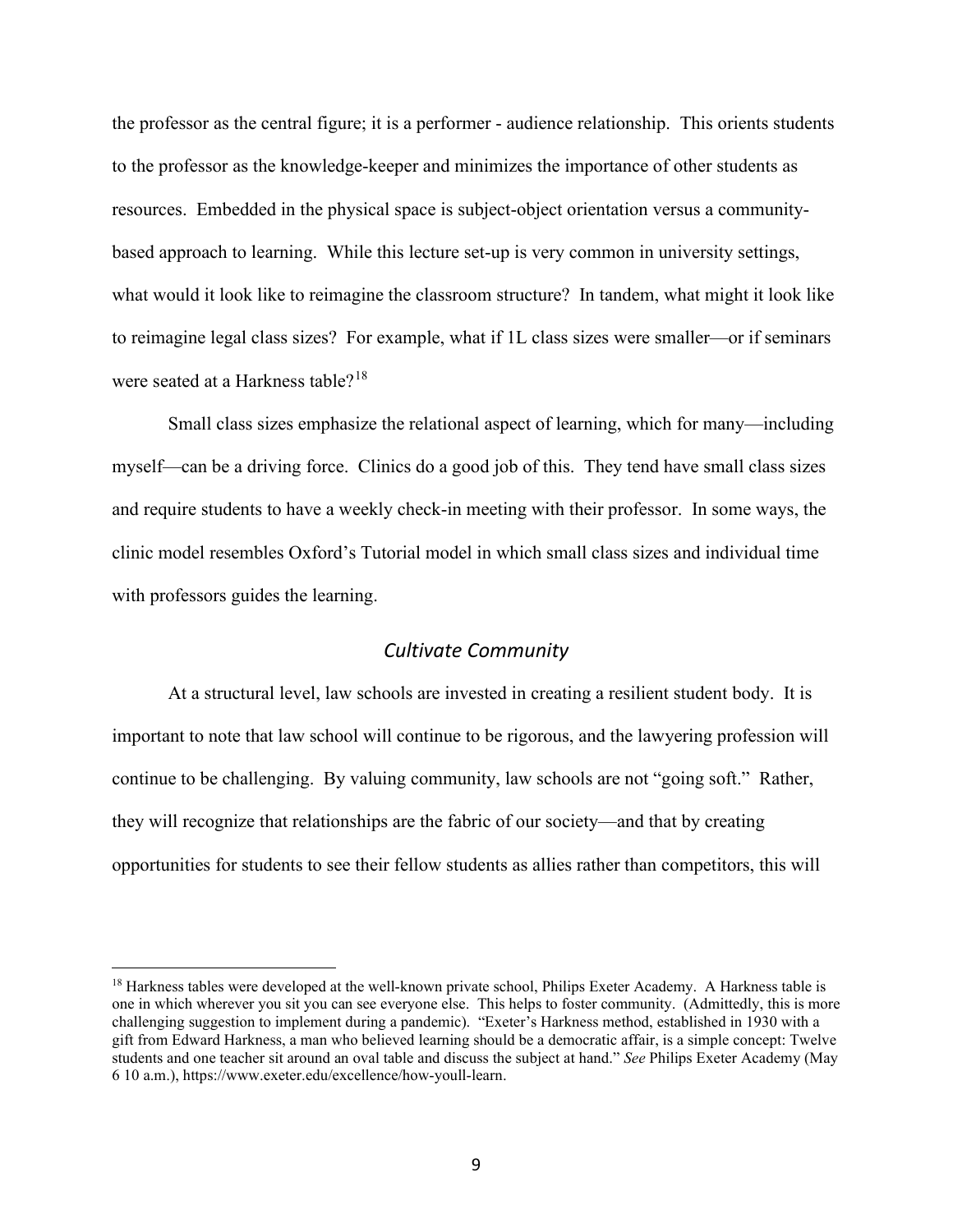create a more vibrant learning community. No one is saying that law school will be easy—but it's important for students to feel like they're not doing it alone.

There are many versatile ways to create community. Looking back, I would have enjoyed participating in some non-law related activities and clubs. What does a running club, biking club, or an outdoor club look like? What about a monthly trivia night? Can the school offer discounts to extracurricular classes like cooking classes, dance classes, or ceramic classes? Can the school secure discounted tickets to the theater or music shows? These activities are an investment in the student body: physical exercise gives the added bonus of endorphins, social activities promote oxytocin, and music lowers stress.<sup>19</sup> While in many was these are "self-care" activities, by having the school incentivize them in a community setting, the school begins to emphasize wellbeing at a structural level.

# **Conclusion**

In the children's book *Harold and the Purple Crayon*, Harold draws adventures: he draws ocean waves; then a shark; then the shark's teeth; the shark comes to life; he then draws an oval; he climbs through to safety. Whatever Harold draws comes true. Harold wields the purple crayon—showing that whatever he draws comes to be. I've always loved this children's book. It seems to emphasize how we can create anything—we hold the crayon—and our minds invent possibilities. But, this children's story also celebrates individualism. It's Harold the individual that is responsible for creating his own world.

Law school has historically, and continues to be, individually focused. Common discourse around law school is competition—a driver of individual ambition. Law school is

<span id="page-10-0"></span><sup>19</sup> Korb, *supra* note 2.